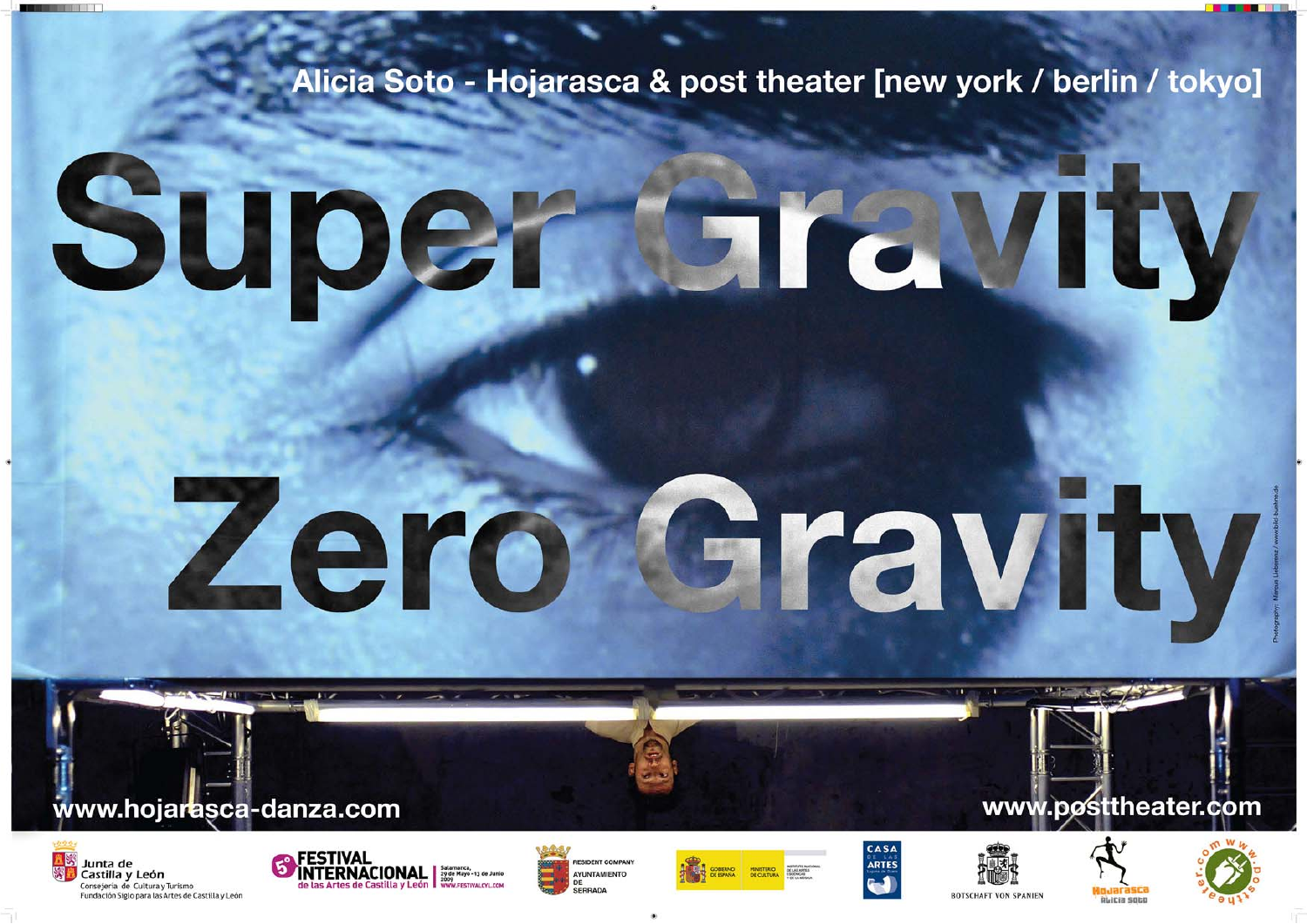## **Super Gravity**



**A dance-multimedia performace in different dimensions vertiginously close** 

#### **Synopsis**



**"Vertiginously close? Can proximity cause vertigo? It can. When the North Pole comes so close as to touch the South Pole, the earth disappears and man finds himself in a void that makes his head spin and beckons him to fall.".(Milan Kundera's The Unbearable Lightness of Being).**

**Alicia Soto–Hojarasca from Valladolid (Spain) and post theater [new york/berlin/tokyo] joined forces for this interdisciplinary dance performance. Choreographer Alicia Soto, media-artists Hiroko Tanahashi and Max Schumacher collaborated on this explorations of gravity.**

**In Super Gravity Zero Gravity both performers and the audience lose their orientation and their sense of reality: live performers interact with projected performers and live movement meets video art in "The Gravity Box". This installation combines live video art and pre-produced video images by arranging performance spaces and video screens in unusual relationship to each other. This allows the dancers to perform in zero gravity and new dimensions for the choreography.**



**What can this physical force mean beyond physics?... Gravity provides us with orientation, but also limits us by pulling us down to the ground. When we are inzero-gravity, the idea of top and bottom vanishes. Freedom, anxiety and disconnection to reality meet when we leave the world that we take for granted.**

**Conventional concepts such as "Heaviness" and"lightness" or "Top" and "Bottom" are challenged in this performance.** 

> **What are the chances and what are the dangers of a world without orientation?...**

Photograph: Hiroko Tanahashi



**Pza. Salvador 7, 8º A- 47002 Valladolid telephone: +34 983 263 506 mobile: +34 685 470 045 www.hojarasca-danza.com hojarasca@hojarasca-danza.com**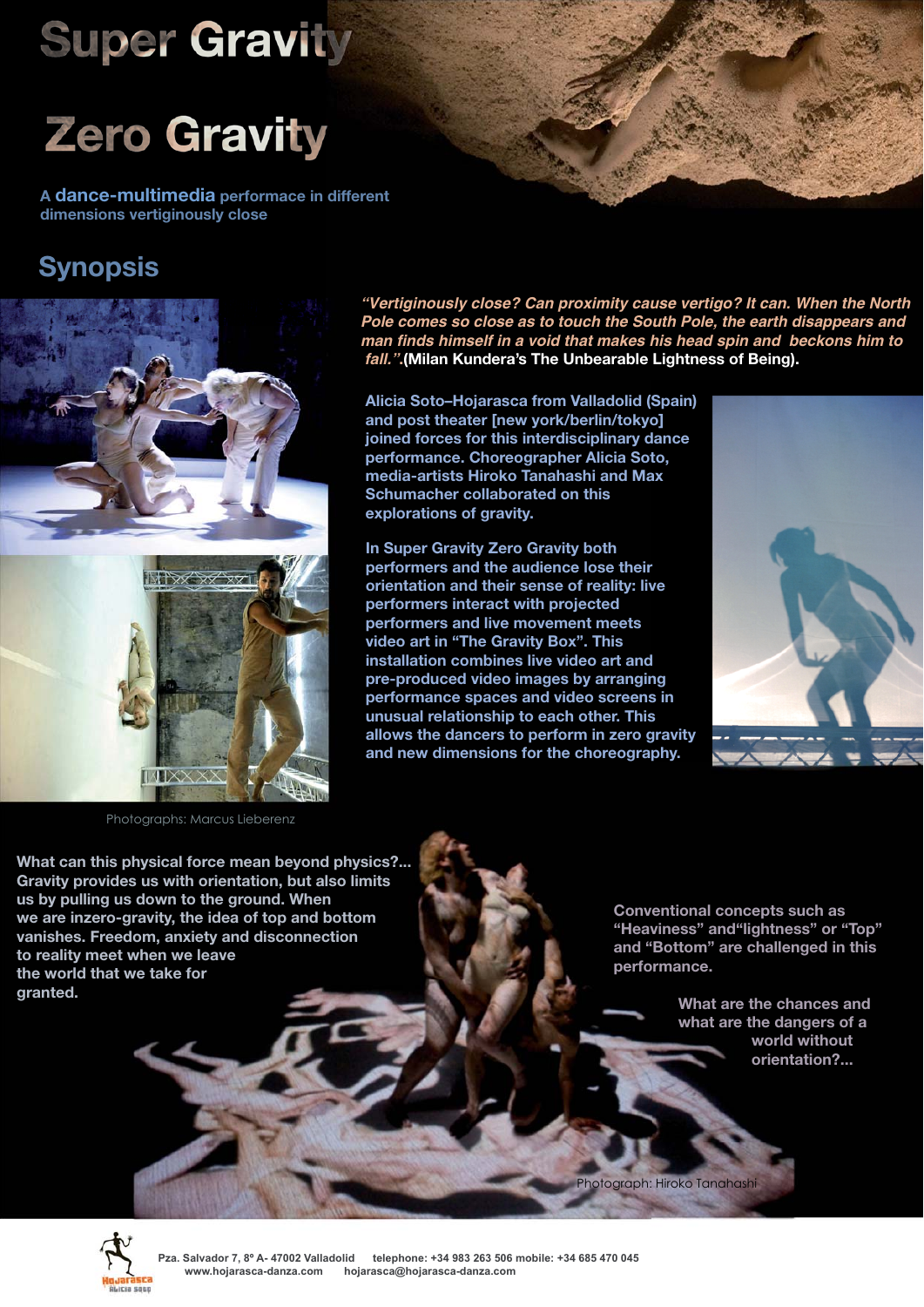## **Super Gravity Zero Gravity**

**Performance created in Berlin, May 19th in Tageles, Berlin. Pre-premiere of the show in a working-process with debate at the end of the presentation, aimed at professionals in the middle of the dance. Capacity audience and success in the presentation.** 

**Premiere at the V International Arts Festival of Castile and Leon, Salamanca. June 13 at the Lyceum Theater.**



**Hojarasca** Alicia soco

**Alicia Soto, trained in the dance language is an special explorer of the movement, the space and the dramaturgy. She began in 1991 showing her first choreography in Barcelona obtaining an excellent critic in The Vanguard. In 1994 founded with other partner the "Hojarasca Dance-Theatre Company", being this company the only one professional company from Castile and Leon community. In 2000 got the direction lonely creating and choreographing 10 spectacles. Two of them are nominated to the MAX Theatre awards, like revelation-spectacle. The criticals emphasizes that her creation is original and open to a meeting between the danze and the theatre in a continous pursuit of new languages of dance and multimedia.The company has travelled and performanced around Mexico, Colombia, Portugal, El Cairo, Paris, China and many international festivals in Spain. It counts with funds of the state: Junta Castile and Leon, INAEM and it's Resident Company in Serrada (Valladolid). She is trained in the Hight School Contemporary Dance from Barcelona-Theatre Institute-, 2 years guest pupil in Pina Bausch Folkwang Hochsule, Essen-Germany-.She had a scholarship by the Generalitat from Catalunya and training courses in the Place School from London.**



**Post Theater [New York/Berlin/Tokyo] is an interdisciplinary performing arts unit. Projects range from theater to dance, multi-media performances to installations. post theater's works are often either installation-based or site-specific. Re-occurring themes are identity and technology. post theater was founded 1999 in New York, moved its headquarter to Berlin in 2002 and opened a Tokyo branch in 2005. post theater has presented more than 50 works in more than 30 cities in 15 countries on 3 continents. Hiroko Tanahashi (MFA in Design and Technology, Parsons School of Design, BFA in Film, New York University) and Max Schumacher (MA in Performance Studies, New York University, BA in Theater Studies and Dramaturgy, Humboldt University) are the artistic co-directors.** 

**www.posttheater.com**

otographs: Marcus Lieberenz



**Pza. Salvador 7, 8º A- 47002 Valladolid telephone: +34 983 263 506 mobile: +34 685 470 045 www.hojarasca-danza.com hojarasca@hojarasca-danza.com**